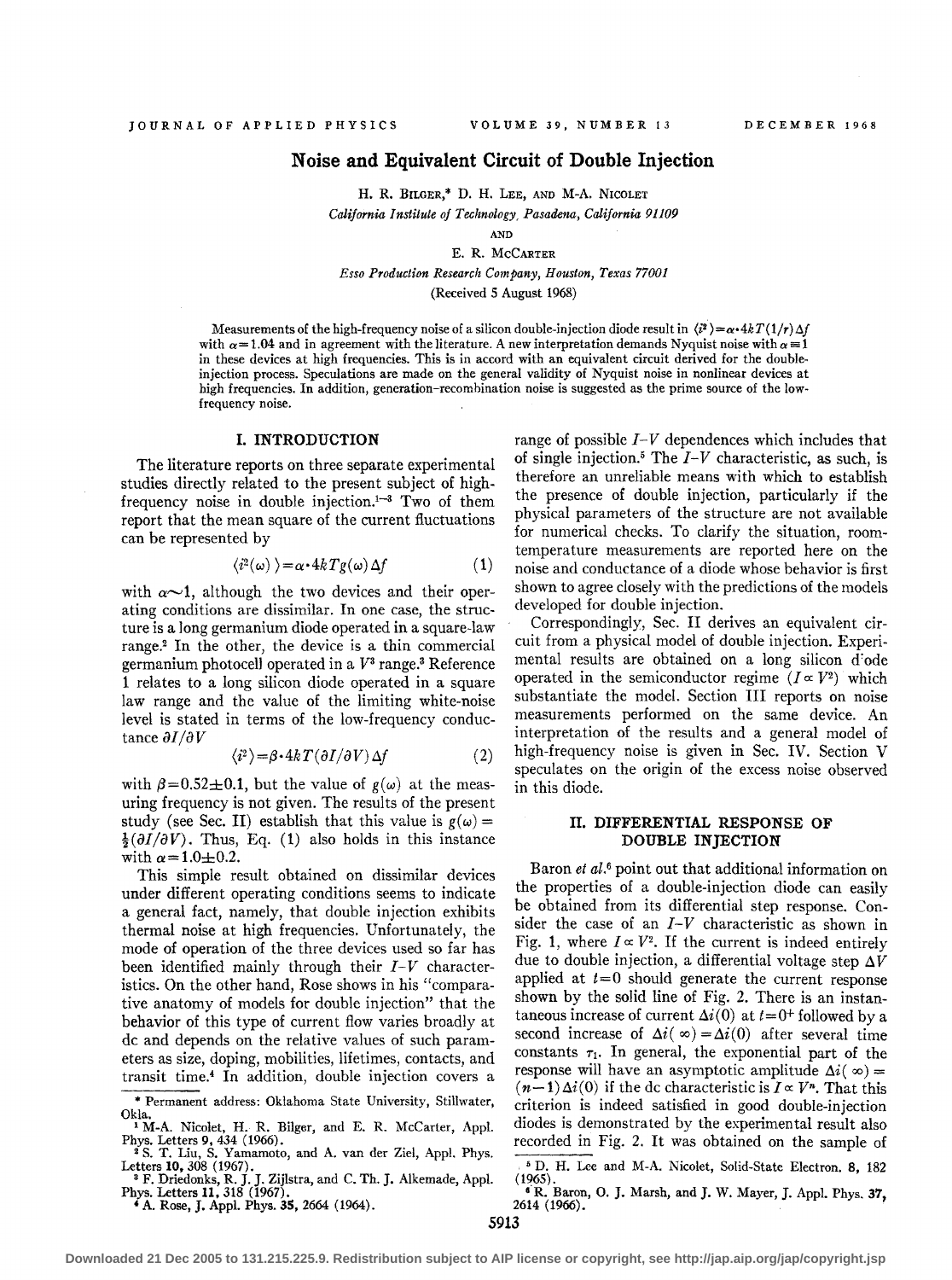

FIG. 1. Ideal characteristic of a double injection diode in the semiconductor regime  $(I \propto V^2)$ . The details are explained in Sec. II.

Fig. 3 at an operating point of  $30$  V and 1.6 mA. The solid line is a least-squares fit to the experimental data.

The explanation of this behavior rests on the hypothesis that injected charge can not change instantaneously. Immediately after the application of the pulse  $\Delta V$ , the diode therefore behaves as a series of resistive elements whose values depend on the amount of charge stored in every interval *dx* along the length *L* of the diode. At  $t=0^+$  the resistance is therefore

$$
r = \int_0^L \{ A q [\mu_n n(t=0) + \mu_p p(t=0)] \}^{-1} dx
$$
  
= 
$$
\int_0^L [A \sigma(t=0)]^{-1} dx,
$$
 (3)

where the symbols have their conventional meaning. FIG. 3. *I-V* characteristic of the silicon double-injection diode



FIG. 2. Current response of the diode of Fig. 3 to a differential voltage step of  $+1$  V at an operating point of 30 V, 1.6 mA. The solid line is a least-squares fit of

$$
\Delta i(t) = \Delta i(0) + \Delta i(\infty) [1 - \exp(t/\tau_1)]
$$

to the data. The values of the parameters are given in Table I.

Since, in general, the densities  $n$  and  $p$  of the electrons and holes vary with the distance *x* the requirement that the current  $\Delta i(0)$  be free of divergence demands that the additional field  $\Delta E(x)$  generated by  $\Delta V$  will not be constant either. It will, in fact, have to adjust itself everywhere such that  $\Delta E(x) \cdot A\sigma(t=0) = \Delta i(0)$ is constant. This is achieved by minute rearrangements of charges in the bulk and within a time span of the order of the dielectric relaxation time  $\theta = \epsilon/\sigma$ , which is typically below the resolution of electronic equipment. Hence,  $\Delta E(x) \cdot A\sigma(t=0) = \Delta i(0)$  and

$$
\int_0^L \Delta E(x) \, dx = \Delta V.
$$

As long as diffusion contributes negligibly to the de



studied at room temperature in this paper. Noise measurements<br>140  $\leftarrow$  140  $\leftarrow$  140  $\leftarrow$  140  $\leftarrow$  140, 15, 20, 25, and 30 V (see Sec. III).

current, the dc value  $E(x)$  of the electric field satisfies  $E(x) \cdot A\sigma(t=0) = I$ , and

$$
\int_0^L E(x) \, dx = V.
$$

It thus follows that

$$
1/r = \Delta i(0) / \Delta V = I/V, \tag{4}
$$

$$
\Delta I/\Delta V = n(I/V). \tag{5}
$$

Equations  $(4)$  and  $(5)$  hence state that the differential current will increase by  $(n-1)\Delta i(0)$  between  $t=0^+$ and  $t = \infty$ . If one further assumes the presence of a single linear recombination mechanism, this transition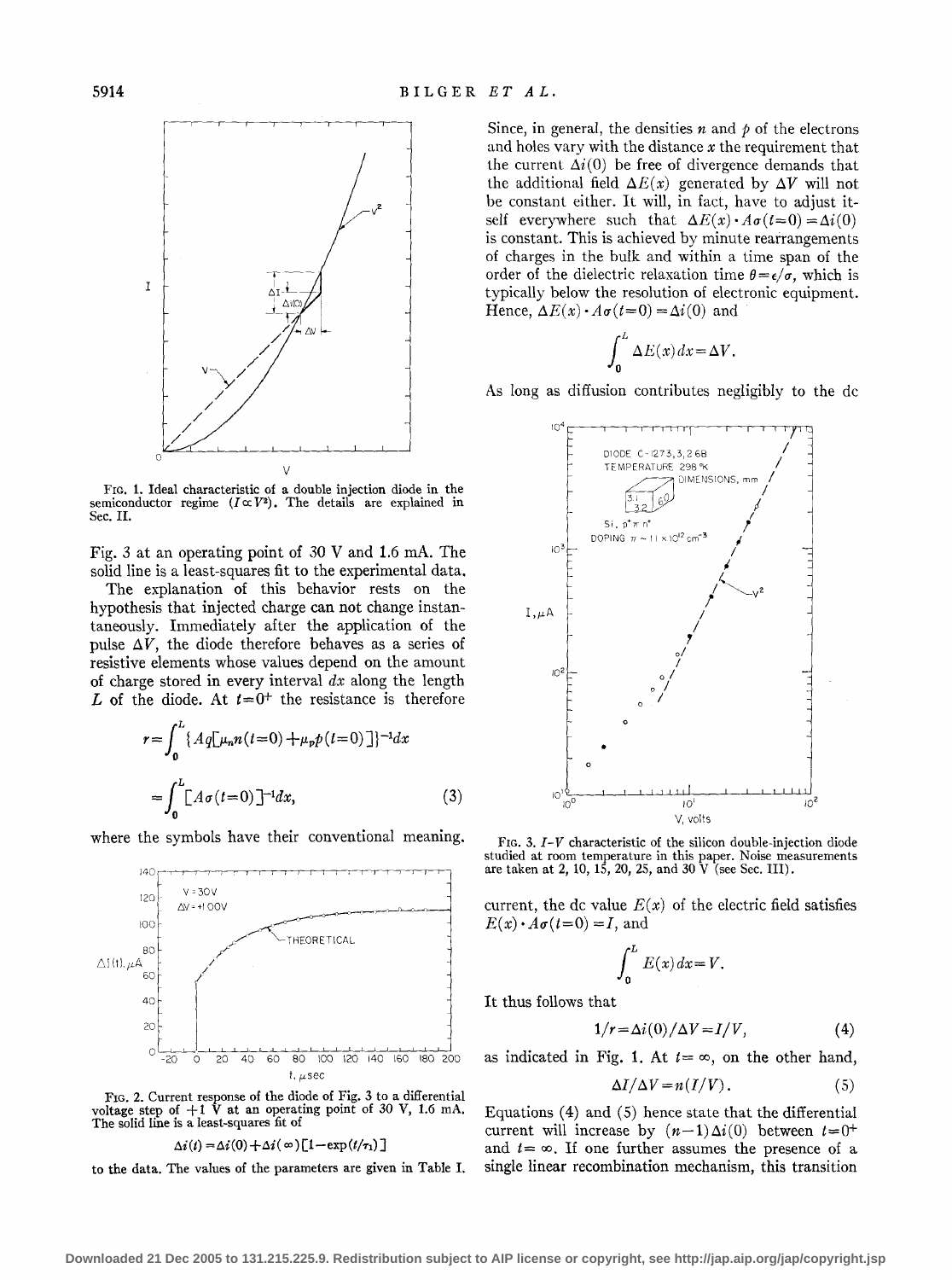will take place with a single time constant  $\tau_1$  and leads to a functional time dependence as shown in Fig 2.

The step response of a single-injection (unipolar space-charge-limited) current is quite different because the characteristic time scale is the transit time (of the order of  $L^2/\mu V$ , rather than a lifetime.<sup>7</sup> If the current is a mixture of single and double injection or double injection with a significant contribution of diffusion, the clear identification of the mode of current flow becomes more difficult. To avoid such difficulties, the device of Figs. 2 and 3 has been selected. This structure is a duplicate of the diode studied in Ref. 1 and by Mayer *et al.*8 where a detailed analysis shows that the device conforms closely with the theoretical models developed by Baron.9

A linear equivalent circuit with one inductance and two resistances is shown in Fig. 4. The elements can easily be interpreted in terms of the physical mechanisms of the device. The parallel capacitance has been added to acount for the unavoidable electric field



FIG. 4. Equivalent circuit.  $\langle i^2 \rangle = 4kT(1/r)\Delta f$ . The physical interpretation of the other elements is given in Secs. II, IV, and V.

across the terminals. The meaning of the resistance  $r$ is discussed above. The branch of  $l_1$  and  $r_1$  represents the recombination mechanism responsible for the exponential part of the response, where  $\tau_1 = l_1/r_1$ . In the presence of several competing recombination processes. this network will generally have to be complemented by a number of such  $l-r$  branches connected in parallel as indicated by the dotted elements in Fig. 4, where each branch represents an independent recombination mechanism. For the present diode, the assumption of a single mechanism is sufficient, as demonstrated by Fig. 2.10

To test the validity of this equivalent circuit independently of the differential step response, the real and imaginary parts of the diode admittance have



FIG. 5. Real part of the diode admittance vs frequency. The solid lines are least-squares fits to the data. The fitting function is that derived from the equivalent circuit of Fig. 4. The parameters obtained are given in Table I.

been measured from 90 Hz to 22 MHz. Some of the results are shown in Figs. 5 and 6. Also given there are the dependences predicted from the equivalent circuit of Fig. 4, using a least squares fit. The agreement is quite good. In Table I the values of  $r$ ,  $l_1$ , and  $r_1$  determined from the fits are compared with those obtained from the differential step response at various operating points. The discrepancies nowhere exceed  $10\%$ . Above 20 V the ratios  $l_1/r_1$  for the lifetime  $r_1$  all lie between 35 and 41  $\mu$ sec. This simple equivalent circuit thus adequately represents the small signal behavior of this double-injection diode from low frequencies up to over three decades above the transition point  $\omega \tau_1 = 1$ .

## III. HIGH-FREQUENCY NOISE OF DOUBLE INJECTION

The previous section establishes that the silicon diode under investigation concurs with the predictions of the model for double injection above approximately



FIG. 6. Imaginary part of the diode admittance vs frequency. The solid lines are least-squares fits to the data. The fitting function is that derived from the equivalent circuit of Fig. 4 after subtraction of  $\omega C = \text{Im}(Y)_{f \to \infty}$ .

<sup>7</sup> R. Baron, M-A. Nicolet, and V. Rodriguez, J. Appl. Phys.

<sup>37, 4156 (1966).&</sup>lt;br>
<sup>8</sup> J. W. Mayer, O. J. Marsh, and R. Baron, J. Appl. Phys. 39, 1447 (1968).

<sup>&</sup>lt;sup>9</sup> R. Baron, J. Appl. Phys. 39, 1435 (1968). <sup>10</sup> A careful experimental analysis revealed traces of a second time constant  $\tau_2$  of about  $\frac{1}{4}\tau_1$ , but the effect was judged to be sufficiently small to be neglected.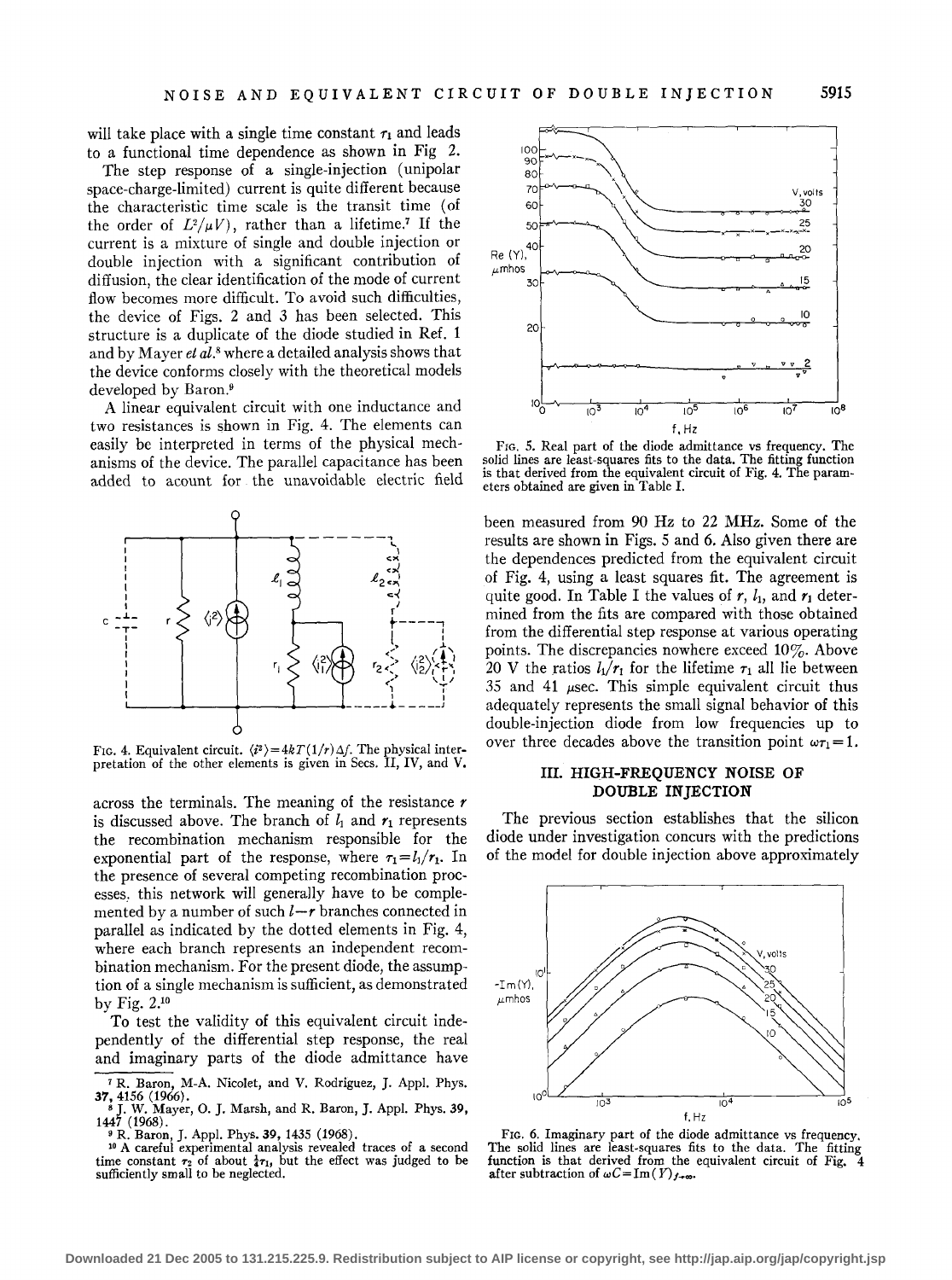|                 |       |                    |          |            | From frequency response |           |            |                |                |
|-----------------|-------|--------------------|----------|------------|-------------------------|-----------|------------|----------------|----------------|
| Operating point |       | From step response |          |            | Re(Y)                   |           |            | $\text{Im}(Y)$ |                |
| V(V)            | I(mA) | $r(k\Omega)$       | $l_1(H)$ | $r_1$ (kΩ) | $r(k\Omega)$            | $l_1$ (H) | $r_1$ (kΩ) | $l_1(H)$       | $r_1(k\Omega)$ |
| 2.0             | 0.024 | 68                 | $\cdots$ | $\cdots$   | 73.5                    | $\cdots$  | $\cdots$   | $\cdots$       | $\cdots$       |
| 10.0            | 0.196 | 47.1               | 2.4      | 81.9       | 48.7                    | 2.6       | 81.4       | 2.3            | 78             |
| 15.0            | 0.405 | 34.5               | 1.54     | 43.5       | 35.4                    | 1.52      | 43.5       | 1.39           | 42.5           |
| 20.0            | 0.710 | 26.7               | 1,08     | 29.7       | 27.0                    | 1.08      | 28.7       | 1.01           | 28.5           |
| 25.0            | 1.12  | 21.2               | 0.83     | 22.5       | 21.4                    | 0.86      | 21.2       | 0.80           | 21.4           |
| 30.0            | 1.60  | 18.1               | 0.70     | 18.5       | 17.8                    | 0.69      | 16.8       | 0.63           | 17.9           |

TABLE I. Values of the parameters for the equivalent circuit of Fig. 4 for the double-injection· diode of Fig. 3.

10 V. The diode therefore provides a sound basis for the noise measurements below.

The mean square of the current fluctuations  $\langle i^2 \rangle$  has been measured at six operating points from 60 kHz to 22 MHz. Figure 7 shows the spectra in terms of the equivalent noise current  $I_{eq} = \langle i^2 \rangle / 2q\Delta f$ . It is seen that at all operating points the noise spectra reach a constant level above a limiting frequency which depends on the amount of excess noise present. The solid lines have been obtained by the least squares fitting of an assumed dependence  $I_{eq} = c_1 + c_2/f_c$  to the data. The equivalent noise resistances  $r_{eq}=2kT/qc_1$  at each operating point are listed in Table II.

The very close agreement between *req* and the real part  $r$  of the admittance at high frequencies indicates that

$$
\langle i^2 \rangle = \alpha \cdot 4k \, Tg \Delta f \tag{6}
$$

with  $\alpha$  $\sim$ 1 and  $g=1/r$ . A better estimate of the value of  $\alpha$  is derived in Fig. 8 where the high frequency noise levels are plotted against g. A least-squares fit yields

$$
\alpha = 1.04\tag{7}
$$

with an estimated error of  $\pm 5\%$ . It should be noted that this relationship holds at every operating point even where the square law dependence of the de current does not hold. This observation is consistent with the results of Refs. 2 and 3. There,  $\alpha \sim 1$  also holds, in

TABLE II. Comparison of the real part *r* of the diode admittance with the equivalent noise resistance  $r_{\rm eq}$  at high frequencies.

|      | Operating point |                  |                             |  |
|------|-----------------|------------------|-----------------------------|--|
| V(V) | I(mA)           | ,<br>$(k\Omega)$ | $r_{\rm eq}$<br>$(k\Omega)$ |  |
| 2.0  | 0.024           | 73.5             | 70.5                        |  |
| 10.0 | 0.196           | 48.7             | 45.1                        |  |
| 15.0 | 0.405           | 35.4             | 33.4                        |  |
| 20.0 | 0.710           | 27.0             | 26.2                        |  |
| 25.0 | 1.12            | 21.4             | 21.4                        |  |
| 30.0 | 1.60            | 17.8             | 17.0                        |  |

spite of the fact that the presence of pure double injection is questionable since Eq.  $(4)$  and  $(5)$  are not satisfied.

## IV. MODEL OF HIGH-FREQUENCY NOISE FOR NONLINEAR DEVICES

We propose a simple hypothesis to explain the results of Sees. II and III and of Refs. 1-3, namely,

$$
\alpha \equiv 1 \quad \text{at} \quad \omega \tau_1 \gg 1; \tag{8}
$$

that is, such devices exhibit nothing but Nyquist noise of the resistance at high frequencies. 11 In the device of this paper, the high-frequency resistance is *r*  (see Fig. 4), since the  $l_1-r_1$  branch[has a large time constant  $\tau_1$  equal to the lifetime of the carriers. This means, physically, that the recombination processes,



FIG. 7. Noise power spectra at six operating points (see Fig. 3). The solid lines are least-squares fits of  $I_{eq} = c_1 + c_2/f^e$  to the data. The insert displays data and fits above 1 MHz.

<sup>11</sup> "Nyquist noise" is adopted here to refer specifically to quasithermal noise of quasilinear systems in which  $\langle i^2 \rangle = 4kTg\Delta f$ , where *g* is a linear element characterizing the (nonlinear) system<br>which is not in true thermal equilibrium. "Thermal noise" is more broadly interpreted to refer to any type of noise due to thermal agitation.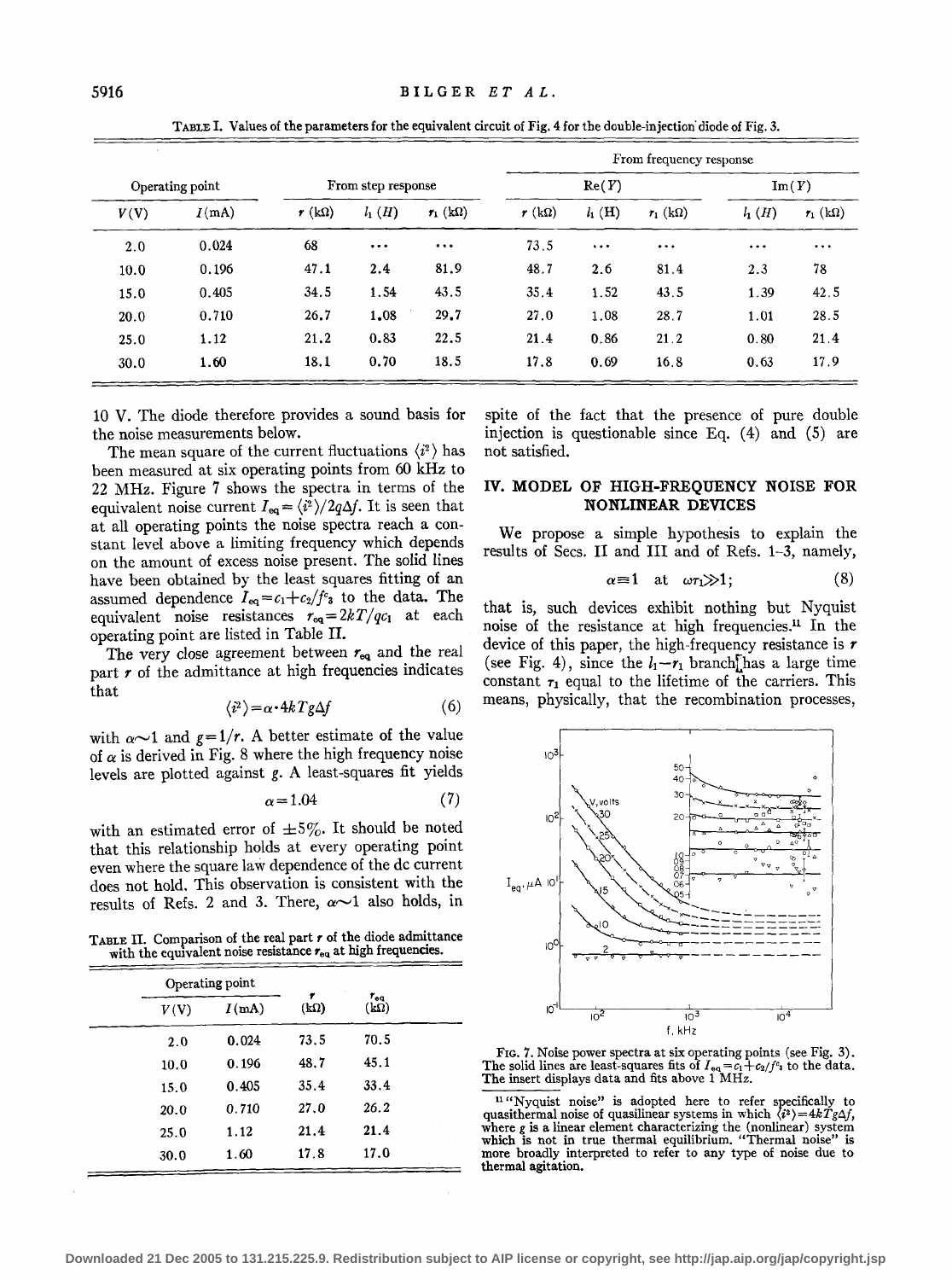which play a dominant role in establishing the static characteristic, are too slow to affect the current at frequencies  $\omega \gg 1/\tau_1$ . This fact is also expressed by the straight line  $I = V/r$  in Fig. 1. We suggest that the highfrequency fluctuations of this current are not affected by the recombination processes either. Rather, we maintain that the noise originates from thermal fluctuations in *r.* 

A different explanation starts from Eq. (3) and Fig. 2. The current step  $\Delta i(0)$  is determined by the electron and hole concentrations  $n$  and  $p$  immediately before the voltage step  $\Delta V$  is applied. Electrons and holes contribute independently to the flow at that instant and without changing their concentrations. Vander Ziel and van Vliet proved recently that carriers of a single type injected into a volume element of a device will generate thermal noise.<sup>12</sup> If, in our device, recombination is the only mechanism coupling the holes to the electrons and this mechanism is ineffective at  $\omega \gg 1/\tau_1$ , van der Ziel's and van Vliet's conclusion applies to both electrons and holes independently. One then must expect

$$
\langle i^2 \rangle = 4kT \{ [A\sigma_n(\omega) > 1/\tau_1) / L ] + [A\sigma_p(\omega) > 1/\tau_1) / L ] \} \Delta f
$$
  
= 4kTg\Delta f, \qquad \omega \tau\_1 \gg 1. (9)

It is thus clear that the interpretation of the high frequency noise requires more than the knowledge of the static *I-V* characteristic. Therefore, recent treatments with the results  $\langle i^2 \rangle = n4kTg\Delta f^{13}$  and  $\langle i^2 \rangle =$  $[4\mu_p\mu_n/(\mu_p+\mu_n)^2]4kTg\Delta f$ <sup>14</sup> appear to be incorrect in double injection diodes. Instead the fact should be used that at high frequencies  $V=const \cdot I=rI$  which



FIG. 8. High-frequency equivalent noise current  $I_{eq}$  vs highfrequency conductance  $g=1/r$ . The ratio of the slope of the solid line (least-squares fit) to the slope of the dashed theoretical line  $(2kT/q)$  is  $\alpha = 1.04 \pm 0.05$ .

 $12$  A. van der Ziel and K. M. van Vliet, Solid-State Electron, 11, 508 (1968).

11,508 (1968). 13 S. Yamamoto, S. T. Liu, and A. van der Ziel, Appl. Phys. Letters **11,** 140 (1967); see also **J.** S. Barrera, thesis, Carnegie

Institute of Technology (1966). 14 A. van der Ziel, IEEE Trans. MTT **16,** 308, 1968. The correct relation between low-frequency conductance  $g_0$  and highfrequency conductance *g* of the Si double-injection diode mentioned in this reference is  $g = g_0/2$ . It may also be mentioned that the term "noise suppression" of Ref. 1 is not appropriate in double injection as long as it refers to thermal noise hypotheses.



FIG. 9. Observed excess noise at 100kHz vs diode current at four operating points. The slope is close to 2.  $I_{eq}$  is the equivalent noise current obtained at 100 kHz from the dependence  $I_{eq}=c_1+c_2'/f^2$  when least-squares fitted to the experimental points of Fig. 7.

leads immediately to Eqs. (9) and (8). The thermal noise current source  $\langle i^2 \rangle = 4kTg\Delta f$  in the equivalent circuit of Fig. 4 expresses these ideas formally.

With the high-frequency noise reduced to thermal causes, the interesting question now arises as to when  $\alpha$  ceases to be unity. The fact that  $\alpha = 1$  for devices as different as those of Refs. 1-3 and the simplicity of the model offered obviously speak for a broad validity of this concept. On the other hand, experiments on single injection devices yield  $\alpha=2^{13}$  There is, however, an important difference between these two cases. In double injection, the dielectric relaxation time *8* is quite small,  $\tau_1$  is fairly large, as in the present case, and the transit times  $t_n$  and  $t_p$  of electrons and holes are of a magnitude  $t_0$  similar to that of  $\tau_1$ . Hence, there is a wide frequency range confined by the limits  $1/\tau_1 < \omega <$  $1/\theta$ . In this range double injection devices are linear elements when diffusion is negligible because recombination is absent at these frequencies. Generally then,  $1/\tau_1 < \omega$  appears as a necessary condition for thermal high-frequency noise if  $\tau_1$  represents the shortest lifetime of all recombinations processes at work. This condition is also satisfied formally in single injection, since recombination is absent even under static conditions. In single injection, however, the dielectric relaxation time  $\theta$  is of the same order of magnitude as the transit time  $t_0$ , while in double injection  $\theta \ll t_0$ . One might thus speculate that a condition of the form  $1/(t_0, \tau_1) < \omega < 1/\theta$  is necessary for the existence of linear behavior of the devices and for Nyquist noise at high frequencies. Another natural time constant of a device is the mean free time  $\tau_c$  between collisions for the charge carriers. A time of this order is needed to